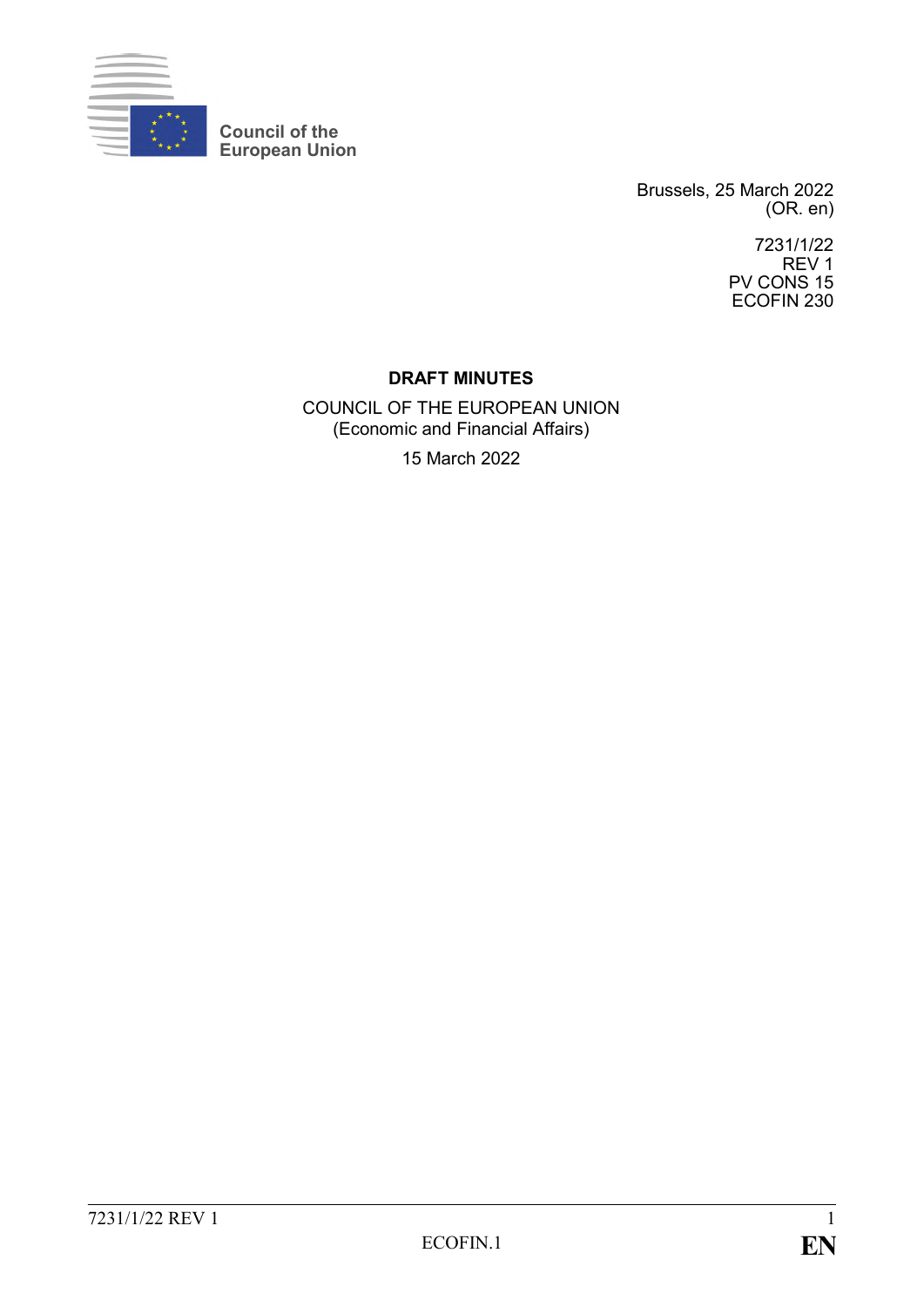# **CONTENTS**

|                |                                                                                   | Page |
|----------------|-----------------------------------------------------------------------------------|------|
| 1.             |                                                                                   |      |
| 2.             | Approval of "A" items                                                             |      |
|                | <b>Non-legislative activities</b>                                                 |      |
| 3 <sub>1</sub> | Communication on fiscal policy guidance for 2023, including the state of play     |      |
| 4.             | Follow-up to the informal meeting of Heads of State or Government on 10 and       |      |
|                | <b>Legislative deliberations</b>                                                  |      |
| 5.             | Directive on ensuring a global minimum level of taxation for multinational groups |      |
| 6.             |                                                                                   |      |
|                | <b>Non-legislative activities</b>                                                 |      |
| 7.             | EU budget: Recommendation on the discharge to be given to the Commission          |      |
| 8.             |                                                                                   |      |
|                |                                                                                   |      |

\*\*\*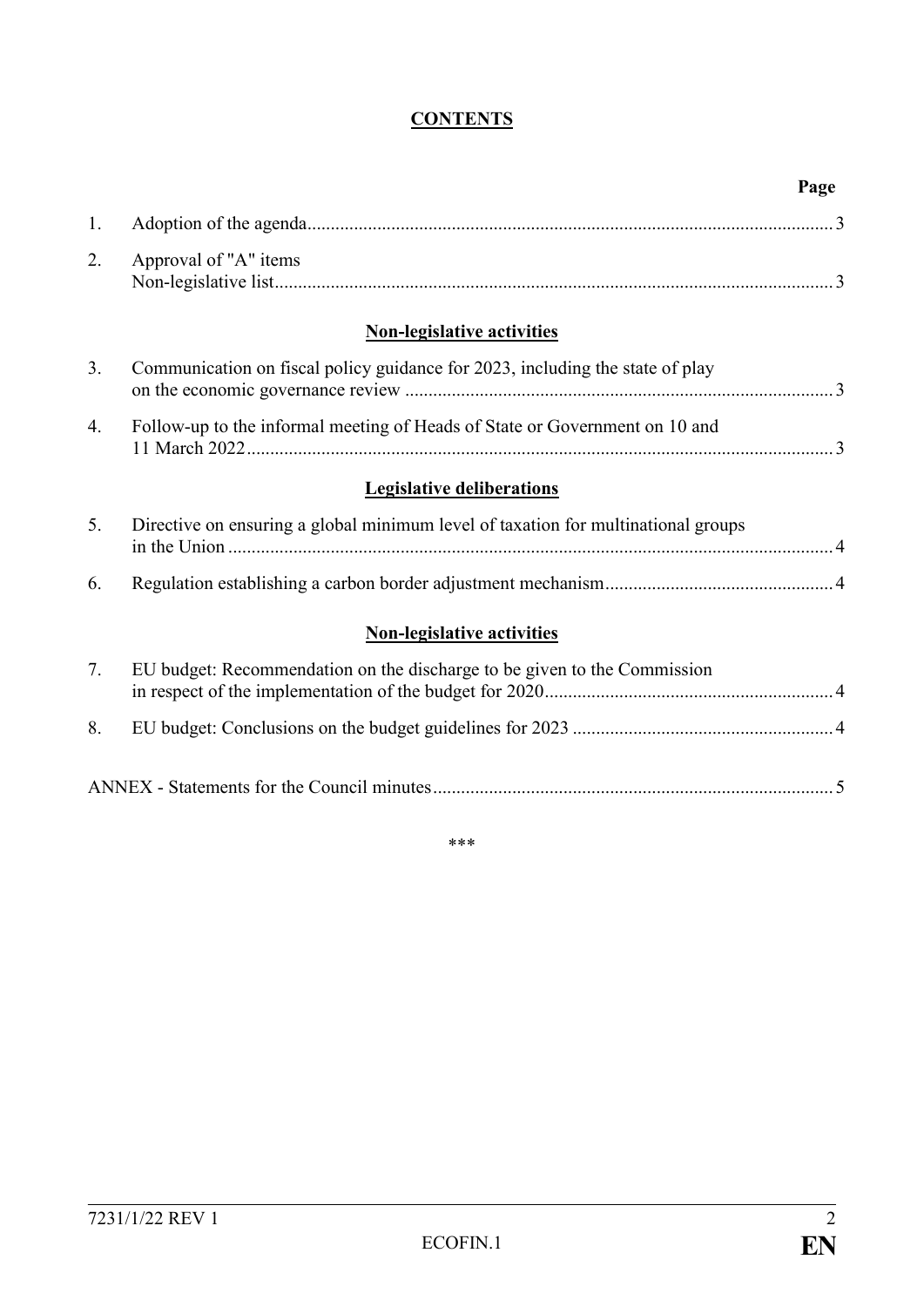#### **1. Adoption of the agenda**

**2. Approval of 'A' items Non-legislative list**

The Council adopted the agenda set out in 6928/22.

presented for adoption. Statements to these items are set out in the Addendum. For the following items, the documents should read as follows: Economic and Financial Affairs 1. Council recommendations on the discharge to be given to the bodies set up under the TFEU and the Euratom Treaty in respect of the implementation of the budget for the financial year 2020 *Adoption* approved by Coreper, Part 2, on 23 February 2022 6003/22 **+ COR 1 (mt)**  $+$  ADD 1 + ADD 1 COR 1 REV 1 FIN 4. Council Implementing Regulation as regards the update of the VAT and/or excise duty exemption certificate *Adoption* approved by Coreper, Part 2, on 2 March 2022  $\overline{C}$  6454/22 + COR 1 + ADD 1 REV 1 6066/22 **+ REV 1 (fi)** FISC 10. Decision appointing the members of the Supervisory Committee of OLAF *Adoption* approved by Coreper, Part 2, on 9 March 2022 6502/22 **+ COR 1 (pl)** 6503/22 GAF **Non-legislative activities** 3. Communication on fiscal policy guidance for 2023, including the state of play on the economic governance review *Presentation by the Commission Exchange of views* 6778/22 4. Follow-up to the informal meeting of Heads of State or Government on 10 and 11 March 2022

The Council adopted the "A" items listed in 6930/22 including COR and REV documents

*Information from the Presidency*

6930/22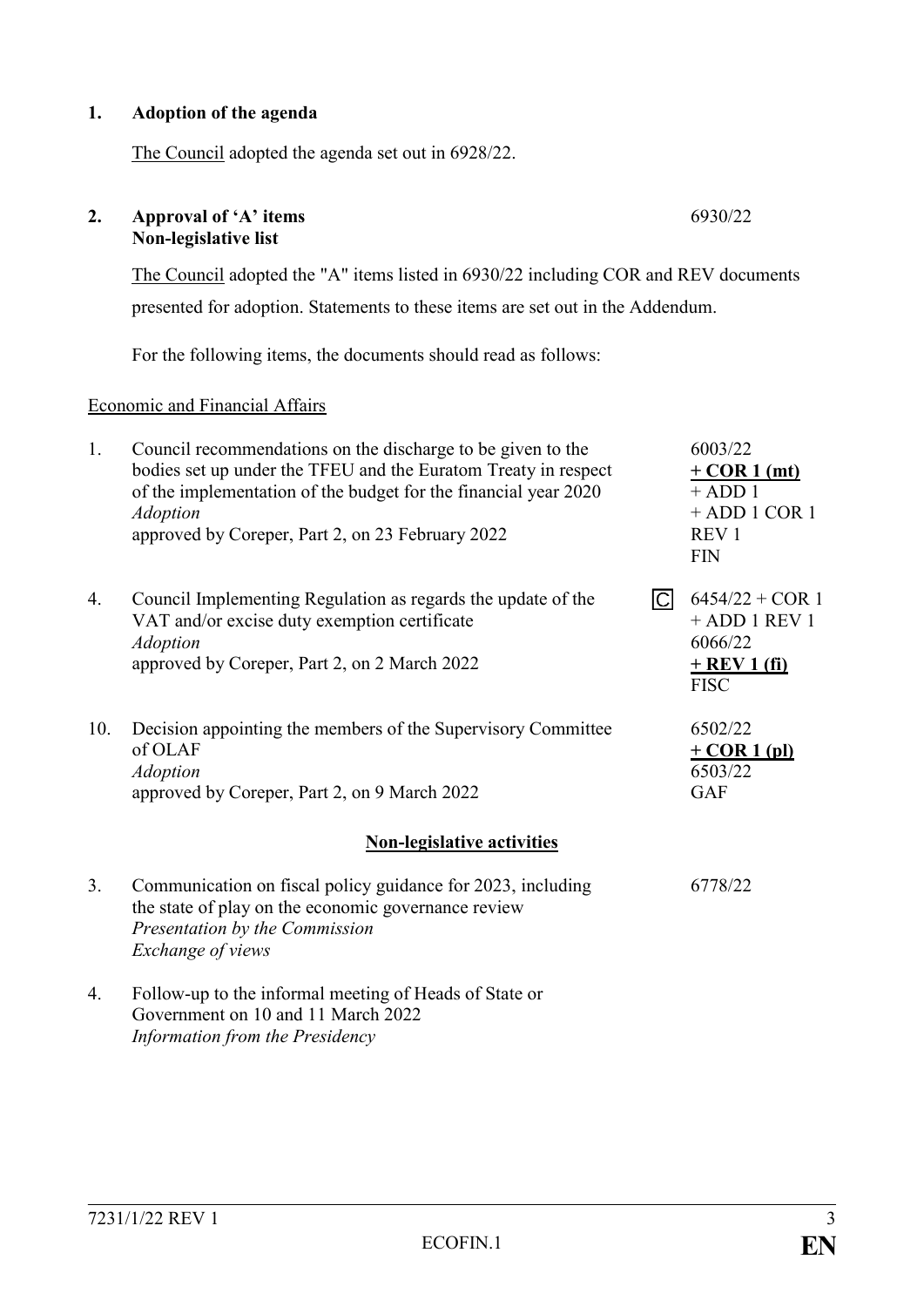#### **Legislative deliberations (Public deliberation in accordance with Article 16(8) of the Treaty on European Union)**

**5. Directive on ensuring a global minimum level of taxation for multinational groups in the Union** *General approach* 6976/22 6975/22

The Council discussed the compromise text (doc. 6975/22). Agreement on a general approach could not be reached. PL, EE and MT maintained their reservations and SE maintained a parliamentary scrutiny reservation. It was agreed to include this dossier in the agenda of the forthcoming meeting of the Council (Economic and Financial Affairs) that will take place on 5 April 2022.

#### $\overline{O}$ **6. Regulation establishing a carbon border adjustment mechanism** *General approach*

The Council reached agreement on the general approach. The compromise text following the discussions in the Council is set out in doc. 7226/22. The Council also took note of the Annex to doc. 6978/22 and confirmed that work on the elements set out in point 1 of that Annex needs to have progressed sufficiently before negotiations with the European Parliament can begin.

The statements by  $MT$  and  $CY$ , by  $PL$  and by  $PT$  are set out in the Annex.

### **Non-legislative activities**

| 7. | EU budget: Recommendation on the discharge to be given to the<br>Commission in respect of the implementation of the budget<br>for $2020$<br><i>Adoption</i> | 6001/1/22 REV 1<br>$+6001/22$ ADD 1 |
|----|-------------------------------------------------------------------------------------------------------------------------------------------------------------|-------------------------------------|
| 8. | EU budget: Conclusions on the budget guidelines for 2023<br>Approval                                                                                        | $6000/22 + ADD 1$                   |

 $\overline{\mathbf{0}}$ First reading

- $\overline{S}$ Special legislative procedure
- $\Box$ Item based on a Commission proposal

6978/22 7044/22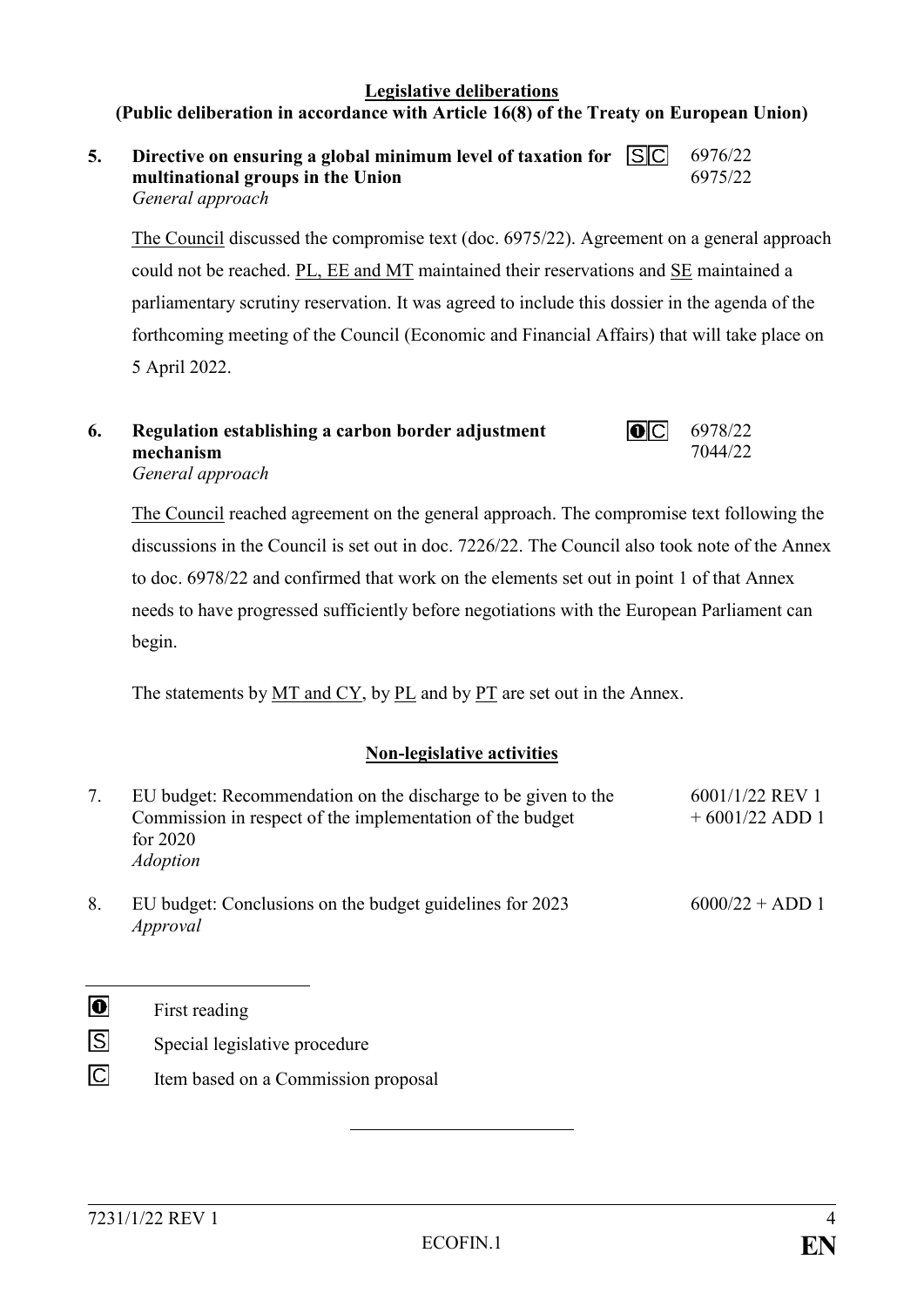### **Statements to the legislative "B" items set out in doc. 6928/22**

#### **Ad "B" item 6: Regulation establishing a carbon border adjustment mechanism** *General approach*

#### **STATEMENT BY MALTA AND CYPRUS**

"Malta and Cyprus believe that this Proposal for a Regulation establishing a carbon border adjustment mechanism is an invaluable step forward in the EU's fulfilment of its goal of having a climate neutral economy by 2050. The Proposal demonstrates the EU's serious commitment effecting a paradigm shift in the way in which Member States, and the Union as a whole, situate the goods and consumption economy within the Climate Change calculus.

Malta and Cyprus understand the Proposal and indeed, the entire Fit for 55 package, stands to affect the economies and industries of EU Member States differently. Therefore, Malta and Cyprus call on the co-legislators, together with the Commission, to ensure that the burdens are borne proportionately, bearing in mind that peripherality and lack of economies of scale will exacerbate the impact for island Member States such as Malta and Cyprus.

Malta and Cyprus understand that Recital 52 of the Proposal will ensure that the Commission's reporting obligations in Article 30(4), as well as any other future reviews of changes to the carbon border adjustment mechanism will pay special attention to the effects of the mechanism on individual Member States, and to the integrity and competitiveness within the internal market."

#### **STATEMENT BY POLAND**

"The Carbon Border Adjustment Mechanism, CBAM, is one of the key elements of the Fit For 55 Package. From the very beginning, Poland has seen and still see CBAM as a very important instrument for raising reduction ambitions outside the EU, and we see the need to introduce this mechanism.

However, it should be stressed that CBAM may impact the competitiveness of the European industry, if our trading partners do not implement as ambitious policies as the EU.

In this context, one of the most sensitive issues is the very idea to replace free allocation under the EU ETS by CBAM and this issue needs to be resolved as part of the ongoing discussion concerning the revision of the EU ETS Directive.

Poland appreciates the efforts made by the French Presidency of the Council to advance the work on the CBAM draft proposal. However, until the issue of free emission allowances for the sectors covered by CBAM is resolved, we cannot agree to adopt a general approach to the draft CBAM regulation.